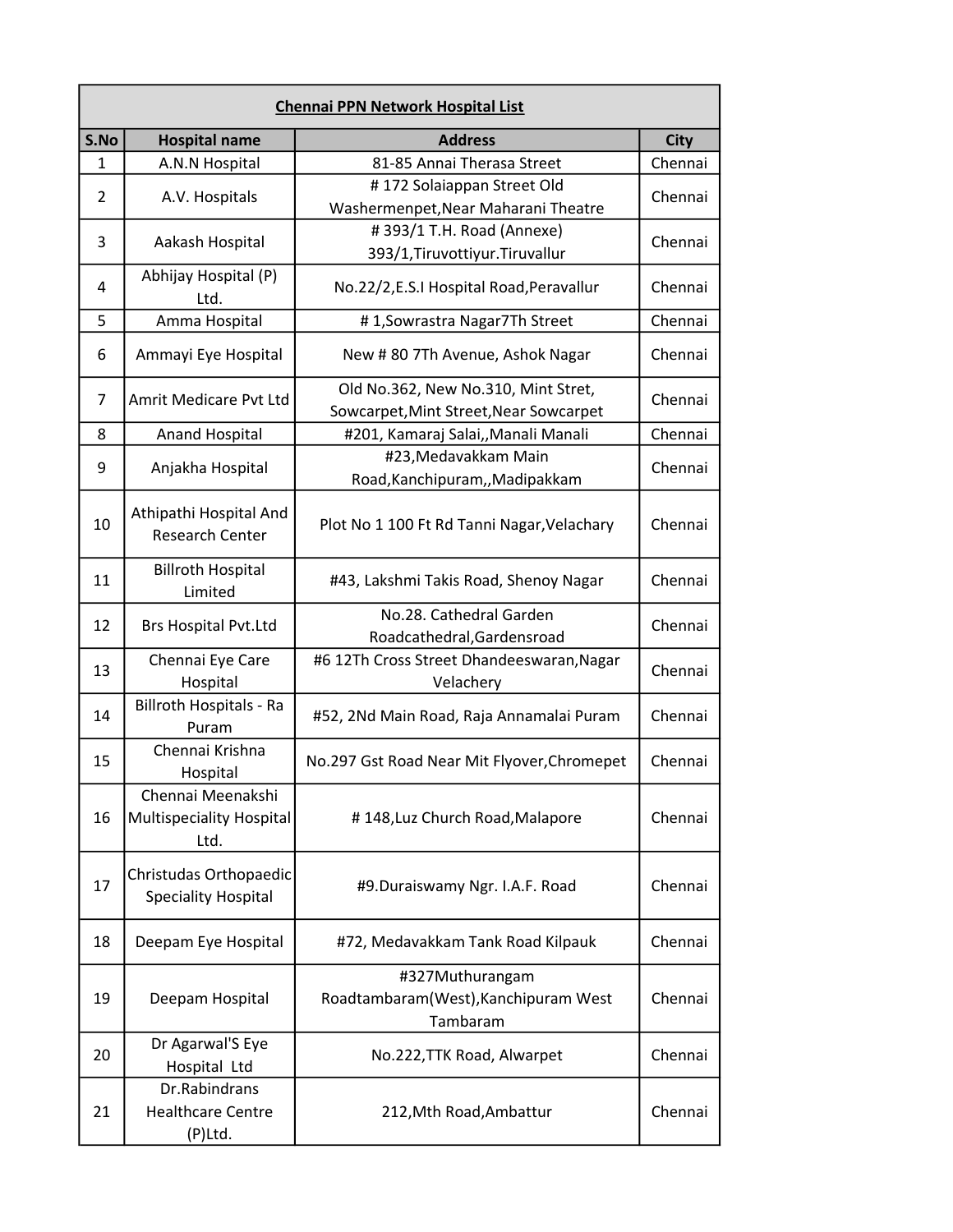| 22 | Dr. Ravishankar Eye<br>Clinic & Nursing Home                    | 11, Hunters Road, Vepery                                | Chennai |
|----|-----------------------------------------------------------------|---------------------------------------------------------|---------|
| 23 | <b>Essvee Hospital</b>                                          | #506M.T.H.Roadambattur Tiruvallur, Chennai              | Chennai |
| 24 | Gajanan Hospitals<br><b>Private Limited</b>                     | No.29 Kakkan Street West<br>Tambaryam, Kancheepuram     | Chennai |
| 25 | Ganga Hospital                                                  | 21/7B, Thandavaraya Mudali Street                       | Chennai |
| 26 | Girishwari Hospital (P)<br>Ltd                                  | #19,K,B Dhasan Roadalwarpet                             | Chennai |
| 27 | Hande Hospital                                                  | No. 45, Lakshmi Talkies Road, Shenoy Nagar              | Chennai |
| 28 | <b>Hariharan Diabetes</b><br>And Heartcare<br>Hospitals Pvt Ltd | 24826 29Th Street Nanganallur, Nanganallur              | Chennai |
| 29 | Helios Hospitals Pvt Ltd                                        | #39, 7Th Cross Street, Rajalakshmi Nagar,<br>Velacherry | Chennai |
| 30 | Hiba Hospital                                                   | Old No.25, New #53, Big Street Triplicane               | Chennai |
| 31 | <b>Hindu Mission Health</b><br>Services                         | 100 Feet Road Nanganallur Hindu, Colonyhindu<br>Colony  | Chennai |
| 32 | Janaki Ent Nursing<br>Home                                      | No.29, Nagamani Garden Street                           | Chennai |
| 33 | K.K. Eye Healthcare &<br><b>Research Centre</b>                 | #34, Gandhi Road, West Tambaram,<br>Kanchipuram         | Chennai |
| 34 | Kasthuri Hospital                                               | 119 Shanmugam Road, West Tambaram                       | Chennai |
| 35 | Kedar Hospital                                                  | 19, Vinayagapuram, Mugalivakkam Main Road               | Chennai |
| 36 | Kkr Ent Hospital And<br>Research Institute(P)<br>Ltd.           | #274, Old #827, Poonamalle High Road                    | Chennai |
| 37 | Kumaran Eye Speciality<br>Center                                | #79, Choolaimedu High Road                              | Chennai |
| 38 | Kumaran Hospital Pvt<br>Ltd                                     | No. 214, P.H. Road, Kilpauk                             | Chennai |
| 39 | Lake View Hospital                                              | 100A, Kalpalayam, Red Hills Road                        | Chennai |
| 40 | Laksha Hospital                                                 | #15, P.S Sivasamy Salai, Mylapore                       | Chennai |
| 41 | Laser And Laparoscopic<br>Hospital                              | 121, Gn Chetty Road, T Nagar                            | Chennai |
| 42 | Rigid Hospital Pvt Ltd                                          | 47/3, New Avadi Road, Kilpauk                           | Chennai |
| 43 | M.N.Orthopaedic<br>Hospital                                     | #14, Bank Street, Kilpak                                | Chennai |
| 44 | M.N. Eye Hospital Pvt.<br>Ltd (Adyar)                           | #33/18, M.G Road, Shastrinagar, 2Nd Avenue,<br>Adyar    | Chennai |
| 45 | M.N. Eye Hospital Pvt.<br>Ltd (T.H Road)                        | No. 781, T.H. Road Opp. Tondiarpet Police<br>Station    | Chennai |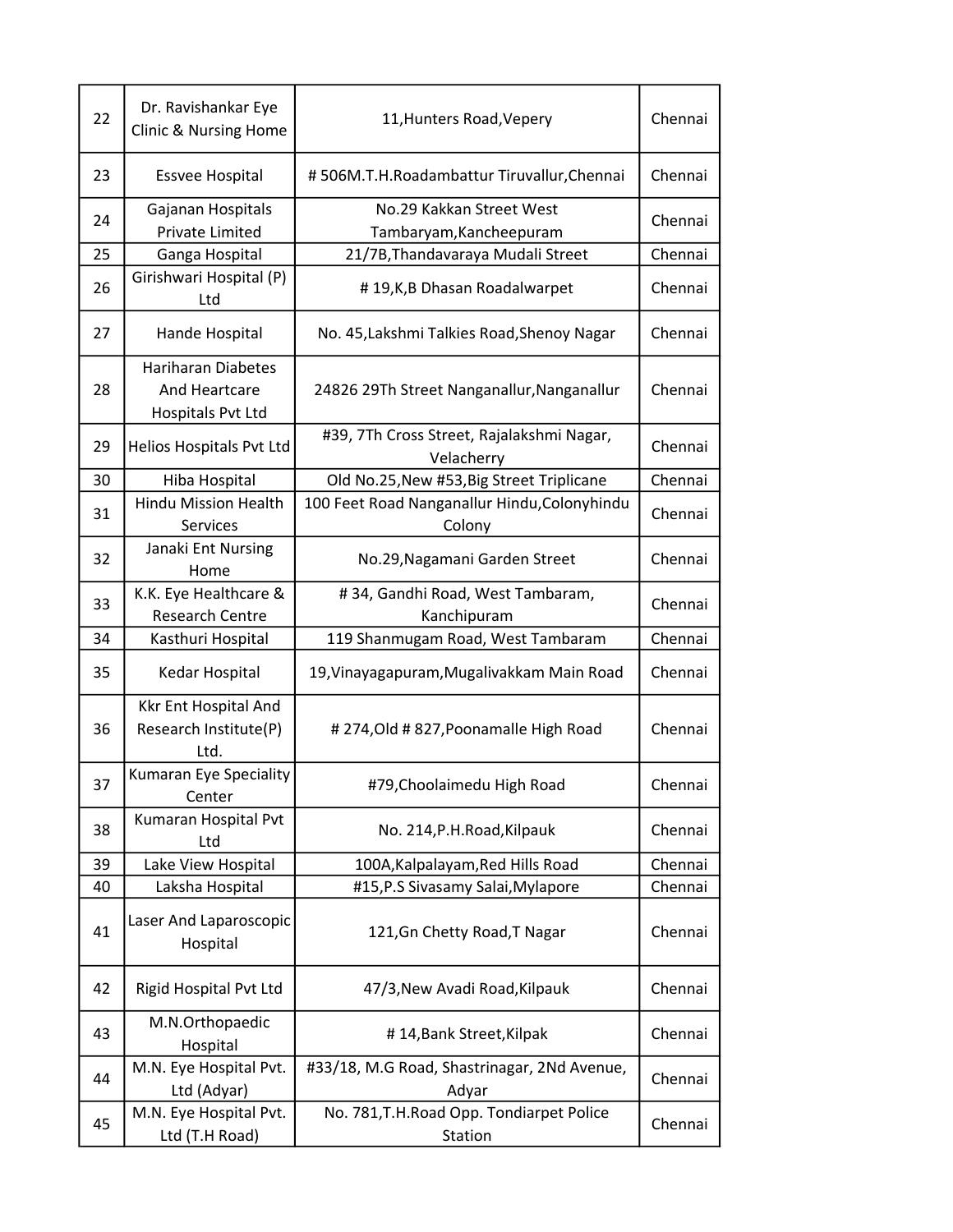|    |                                                      | #20 Govindan Street                                                        |         |
|----|------------------------------------------------------|----------------------------------------------------------------------------|---------|
| 46 | M.R.Hospital                                         | Ayyavoo, Colonyaminjikarai                                                 | Chennai |
| 47 | <b>Maya Nursing Home</b>                             | B-225,15Th Avenue Ashok Nagar                                              | Chennai |
| 48 | Miot Hospitals                                       | 4/112, Mount Poona Mallee                                                  | Chennai |
| 49 | Vasanthi Orthopaedic<br>Hospital                     | Cp-50, Razack Garden, Main Road, Arumbakkam                                | Chennai |
| 50 | Narayanaa Hospital                                   | #18, Tana Street, Purasawalkam                                             | Chennai |
| 51 | Nichani'S Hospital                                   | #10, Arathoon Road, Royapuram                                              | Chennai |
| 52 | Nirmals Eye Care<br>Centre                           | 108/5, Ayyasamy Street, West Tambaram                                      | Chennai |
| 53 | Padmini Nursing Home                                 | #9 Pachaiyappa College Hostel Road, Chetpet                                | Chennai |
| 54 | Parvathy Ortho<br><b>Hospital Private</b><br>Limited | #24, Gst Road, Cromepet                                                    | Chennai |
| 55 | Pavithra Hospital Pvt<br>Ltd                         | No.7 Ethiraj Swamy Salai<br>Erukkenchery, Erukkenchery                     | Chennai |
| 56 | Ponmalligai Hospital<br>Pvt Ltd                      | #1, Kakkan Nagar, 1St Main Road, Adambakkam                                | Chennai |
| 57 | <b>Prime Care Nursing</b><br>Home                    | New No.3, Old No.44, Sakthi Nagar Main Road,<br>Adambakkam                 | Chennai |
| 58 | Priya Nursing Home                                   | No. 82, Kappal Polu Street                                                 | Chennai |
| 59 | <b>Public Health Centre</b>                          | #174(Old 114) Lake View Road West, Mambalam                                | Chennai |
| 60 | Radhatri Nethralaya                                  | #12, Hindi Prachara Sabha Street, T. Nagar                                 | Chennai |
| 61 | Rajan Eye Care Hospital<br>Pvt Ltd                   | 5 Vidhyodaya East 2Nd Street Near, Valluvar<br>Kottam2Nd Street T.Nagar    | Chennai |
| 62 | Rakshith Hospital<br><b>Private Limited</b>          | #153, Arcot Road, Valasaravakkam                                           | Chennai |
| 63 | Rathimed Speciality<br>Hospital                      | #63 Old #102 Q Block 3Rd Avenue, Annanagar                                 | Chennai |
| 64 | Margaret Sidney<br>Hospital                          | Old No.5 New No.13 7Th Street, Nanganallur7Th<br><b>Street Nanganallur</b> | Chennai |
| 65 | <b>Rsr'S Trinity Acute Care</b><br>Hospital          | No.33, Desika Road, Mylapore Mylapore                                      | Chennai |
| 66 | S.P. Hospital                                        | #11-194, East Vellalar, 1St Street                                         | Chennai |
| 67 | Sakthi Hospital &<br><b>Research Centre</b>          | 175 Big Street Triplicane - Near<br>Indian, Banktriplicane                 | Chennai |
| 68 | Sankara Kidney<br>Hospital                           | #235-236, English Electric Nagar, Zamin<br>Pallavaram,, Off. Radial Road   | Chennai |
| 69 | Sbs Hospital                                         | #3 5Th Main Road Natesan<br>Nagar, Virugambakkam                           | Chennai |
| 70 | Senthil Nursing Home                                 | 2054-A, 2Nd Avenue, Annanagar West                                         | Chennai |
| 71 | Shivas Eye Care                                      | #1824/1,18Th Main Road, Anna Nagar West                                    | Chennai |
| 72 | Sibi Hospital                                        | #5, Medavakkan Main Road, Madipakkam                                       | Chennai |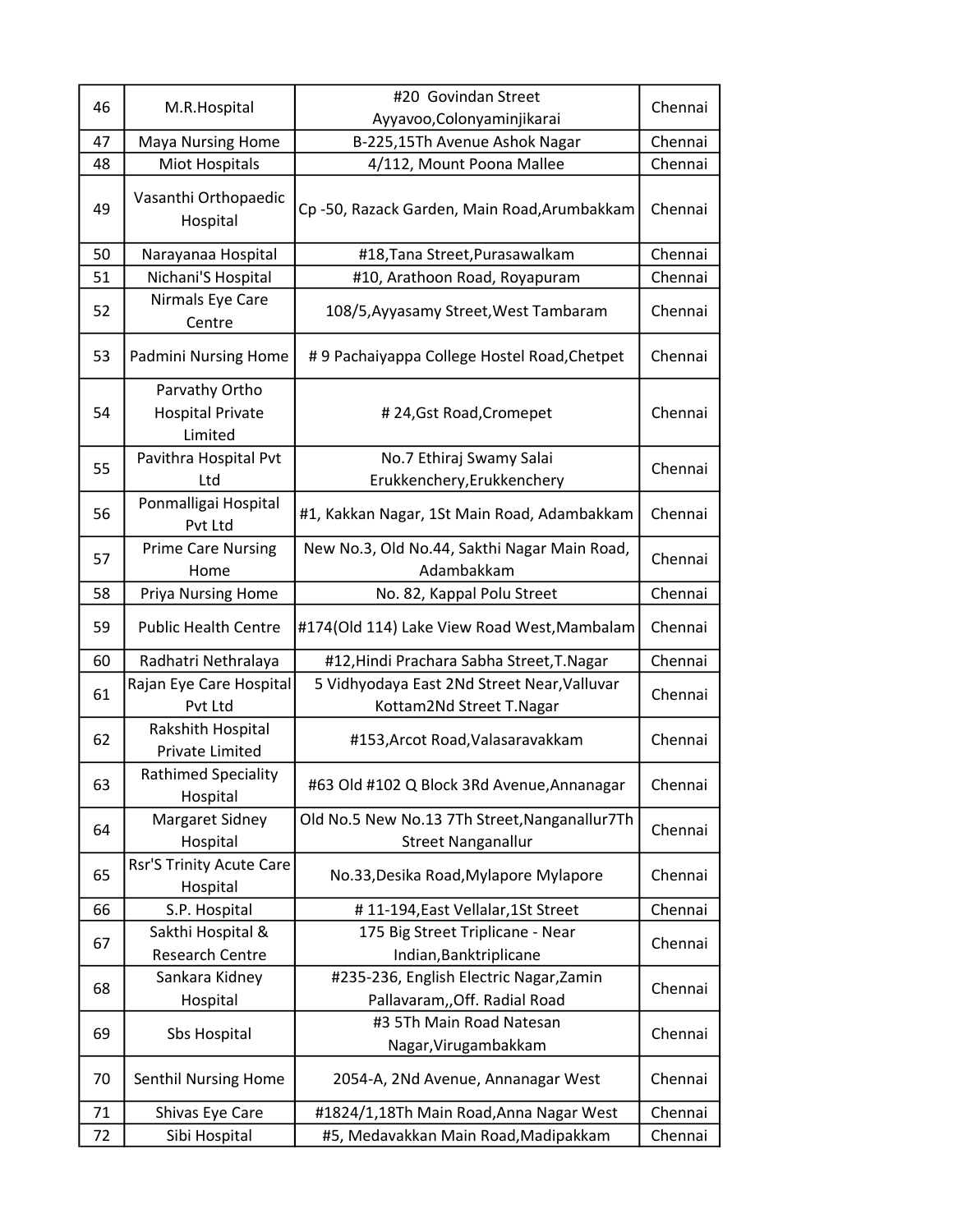| 73 | Sooriya Hospital                                                           | #1, Arunachalam Road, Saligramam                                           | Chennai |
|----|----------------------------------------------------------------------------|----------------------------------------------------------------------------|---------|
| 74 | Sri Meenakshi Nursing<br>Home Pvt Ltd                                      | #3A Baroda Street, Westmambalam                                            | Chennai |
| 75 | Sri Ramachandra<br>Hospital (Srmc)                                         | No 1 Ramchandra Nagarporur                                                 | Chennai |
| 76 | Sri Ranga Hospital                                                         | No 4/30, Devanathan Road, Mandeveli                                        | Chennai |
| 77 | Sri Venkateswara'S<br>C.M. Hospital                                        | #1,47Th Street,5Th Main Road Nanganallur                                   | Chennai |
| 78 | Srinivas Eye Hospital                                                      | No.335Thiruvalluvarsalai Panneer<br>Nagar, Mugappair                       | Chennai |
| 79 | Srinivas Priya Hospital<br>(P) Ltd                                         | 106, Patel Road, Perambur                                                  | Chennai |
| 80 | Sudha Hospital                                                             | 51/8, Adam Sahib Street, Dumping Station<br>Road, Royapuram                | Chennai |
| 81 | Sugam Hospital                                                             | 349 Thiruvotriyur High Road, Thiruvotriyur                                 | Chennai |
| 82 | Suraksha Ent Care<br>Centre (A Unit Of<br>Nandalala Medical<br>Foundation) | New #2, Old #64, Dr. Ranga Road<br>Abhiramapuram, Off C.P. Ramasamy Road   | Chennai |
| 83 | Swamy Eye Clinic &<br>Surgicentre                                          | Old No-6, New No.11, South Mada Street,<br>Villivakkam                     | Chennai |
| 84 | Udhi Eye Hospital                                                          | #9, Murrays Gate Road, Alwerpet                                            | Chennai |
| 85 | Vadapalani Multi<br><b>Speciality Hospital</b>                             | No.33 Vadapalani Andavar Koil<br>Street, Vadapalani                        | Chennai |
| 86 | Vasanthram Hospital<br>(P) Ltd                                             | #7, Old #3, Varadappan Street                                              | Chennai |
| 87 | <b>BE WELL HOSPITALS</b>                                                   | 106 Jawaharlal Nehru Salai Koyambedu, Junction<br>Thirumangalam Anna Nagar | Chennai |
| 88 | Venkataeswara<br>Hospitals                                                 | #36-A, Chamiers Road, Nandanam                                             | Chennai |
| 89 | Vignesh Hospital                                                           | #36 Poothapedu Main Road<br>Vengadesware, Nagarporur                       | Chennai |
| 90 | <b>West Madras Medical</b><br>Centre                                       | W-98 Second Avenue Anna Nagar                                              | Chennai |
| 91 | Vijaya Health Centre                                                       | N.S.K Salaivadapalani                                                      | Chennai |
| 92 | Vijaya Hospital                                                            | 180, Nsk Road, Vadapalani                                                  | Chennai |
| 93 | Pallava Hospital Private<br>Limited                                        | No. 19-A, First Avenue, Near Ashok Nagar                                   | Chennai |
| 94 | Darshan Surgical<br>Centre Llp                                             | Block T-80, New No-24 5Th Main Road, New No-<br>24 5Th Main Road           | Chennai |
| 95 | Sankara Nethralaya<br>(College Road)                                       | 18, College Road                                                           | Chennai |
| 96 | Noble Hospital<br>(Chennai)                                                | 4 Audiappa Street, Schoollpusawalkam                                       | Chennai |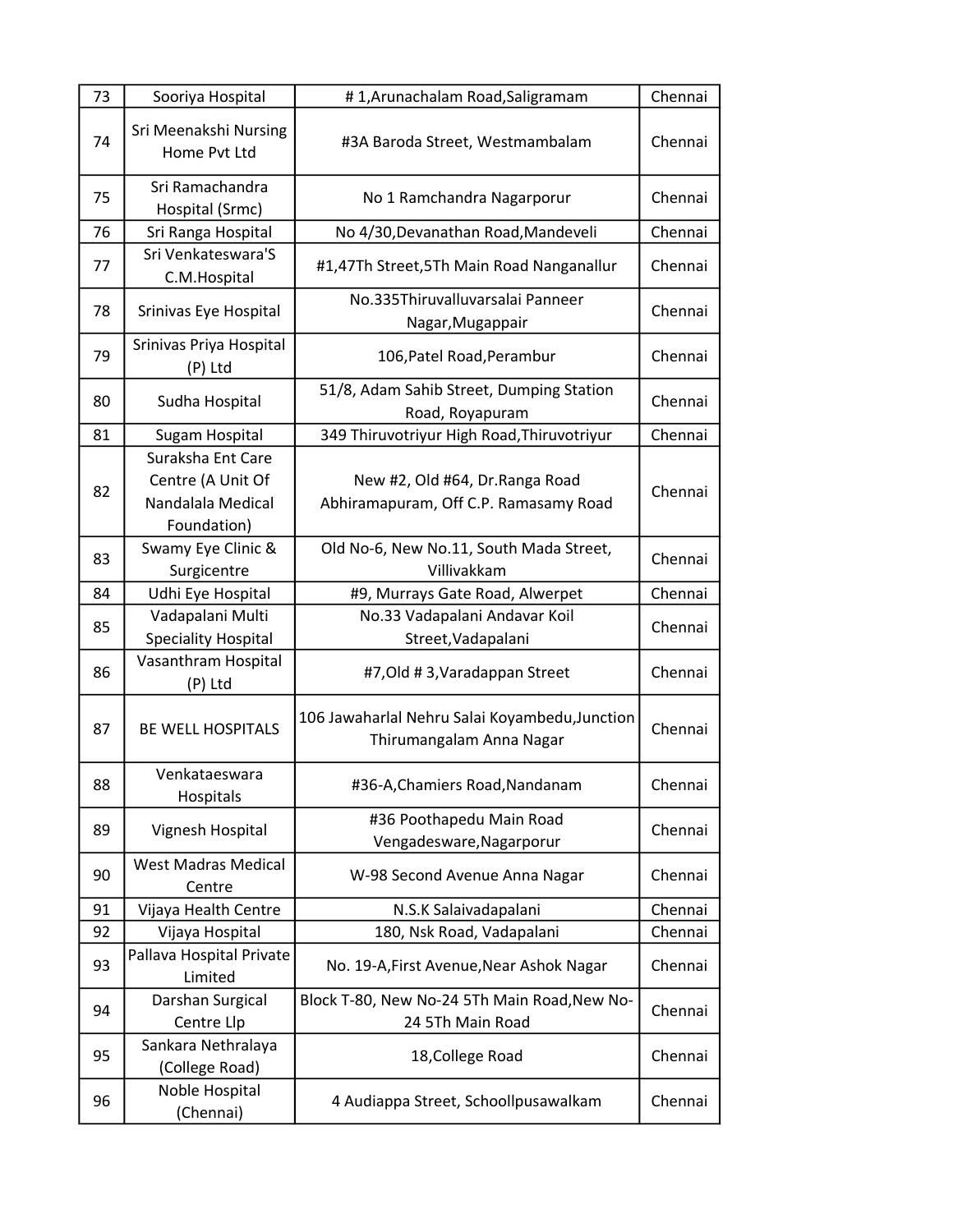| 97  | Gunasekaran Hospitals<br>Pvt Ltd                                                                                               | #1 Crescent Park Street Raj Palace, Hotel Opp              | Chennai |
|-----|--------------------------------------------------------------------------------------------------------------------------------|------------------------------------------------------------|---------|
| 98  | Satish Eye Hospital                                                                                                            | Old No.15 (New No.57), Ormes Road, Kilpauk                 | Chennai |
| 99  | <b>Eswar Medical</b><br>Foundation                                                                                             | No-1, Bharathi Nagar, Red Hills Road, Kolatur              | Chennai |
| 100 | Sen Hospital                                                                                                                   | #18, Bunder Garden Street, Perambur                        | Chennai |
| 101 | <b>B</b> M Hospitals                                                                                                           | 36 5Th Main Road Thillai Ganga, Nagarcheenai               | Chennai |
| 102 | K.J. Hospital Private Ltd.                                                                                                     | 927, P.H. Roadpoonamalee High Road                         | Chennai |
| 103 | <b>B.S.S. Hospital</b>                                                                                                         | New No 200 Old # 179/1 R.K. Mutt Road                      | Chennai |
| 104 | <b>Chettinad Super</b><br><b>Speciality Hospital</b><br>(Cssh)(A Unit Of Rajah<br>Muthiah Charitable<br>And Educational Trust) | I.T. Highway, Kelambakkam                                  | Chennai |
| 105 | Bharathi Rajaa<br><b>Speciality Hospital</b>                                                                                   | No.20, G.N. Chetty Road, T. Nagr                           | Chennai |
| 106 | Karthic Hospital                                                                                                               | #727-730 Tsr Nagar T.H Road Thiruvittyur                   | Chennai |
| 107 | <b>Xcellent Care Super</b><br>Speciality Hospital (P)<br>Ltd                                                                   | #7/14,7Th Cross Street, Rajalakshmi<br>Nagar, Velachery    | Chennai |
| 108 | <b>Sinus And Nose</b><br>Hospital                                                                                              | #35A, Santhome High Road Mylapore                          | Chennai |
| 109 | Aditya Hospital                                                                                                                | No.7, Barnbay Road, Kilpauk                                | Chennai |
| 110 | <b>Paterson Cancer</b><br>Center                                                                                               | #175 Nsk Salai Vadapalani                                  | Chennai |
| 111 | <b>Apollo Hospitals</b><br>(Greams Road-<br>Chennai)                                                                           | #21, Greams Lane, Greams Road                              | Chennai |
| 112 | Sri Balaji Hospital                                                                                                            | #36, Brickline Road,, Purasawalkam                         | Chennai |
| 113 | New Life Hospital                                                                                                              | No-174 Appar Street Velacherry Main, Road<br>Rajakilpakkam | Chennai |
| 114 | Dr. Bhats Eye Hospital                                                                                                         | #1,M.T.H. Road, Vijaya Complex Ambattur                    | Chennai |
| 115 | R.G.Stone Urology And<br>Laproscopy Hospital                                                                                   | 391/392, Anna Salai, Saidapet                              | Chennai |
| 116 | Fortis Malar Hospitals<br>Ltd                                                                                                  | #52 1St Main Rd Gandhi Nagar Adyar, Adyar                  | Chennai |
| 117 | Frontier Lifeline Pvt Ltd                                                                                                      | R-30-C, Ambatturindustrial Estate Road                     | Chennai |
| 118 | Kauvery Hospital (Unit<br>Of Sri Kavery Medical<br>Care)                                                                       | No.199, Luz Church Road, Life Style Building,<br>Mylapore  | Chennai |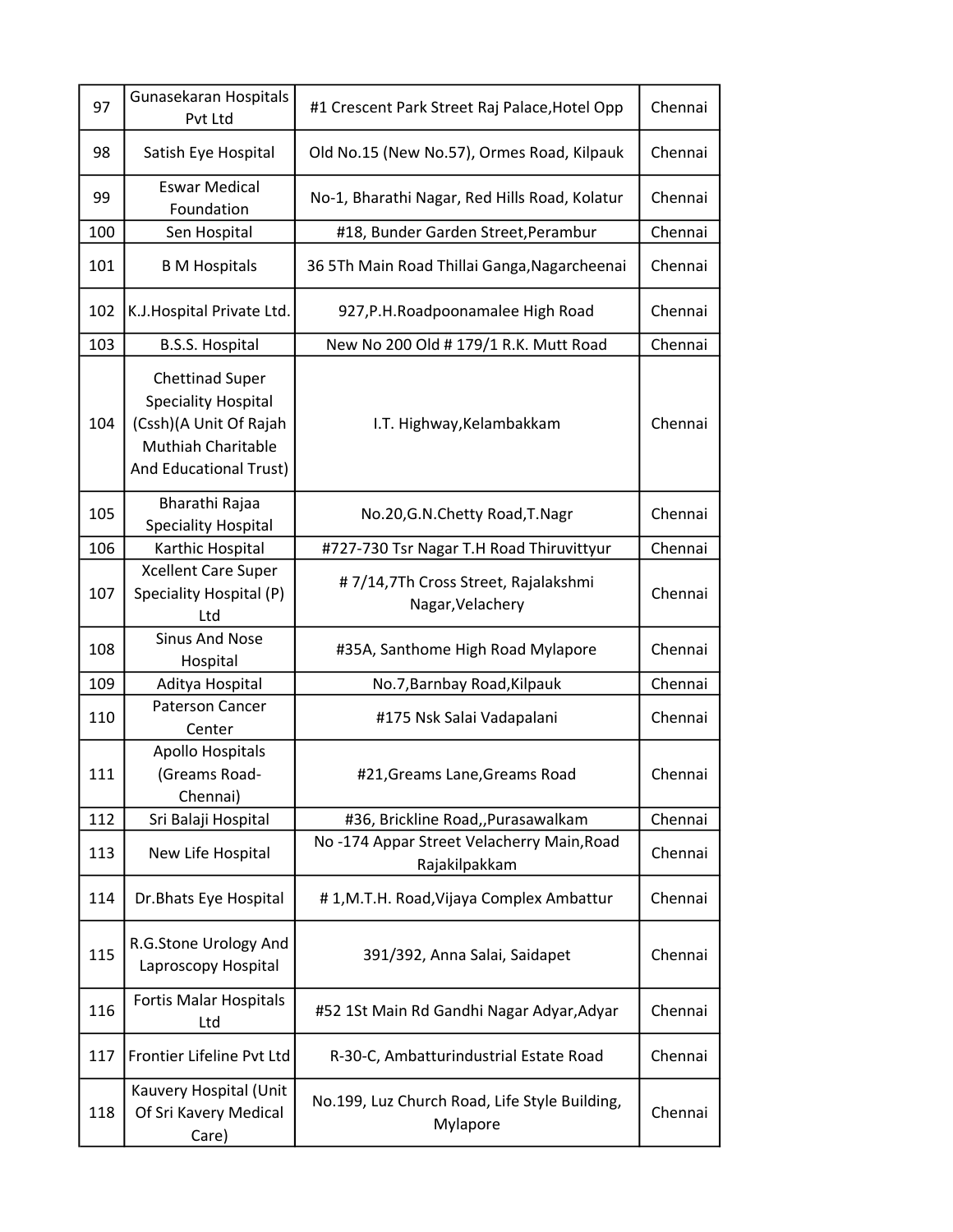| 119 | <b>Mehta Multispeciality</b><br>Hospitals India | #2 (E) Mc. Nicholas Roadopposite To, Chetpet<br><b>Police Station</b> | Chennai |
|-----|-------------------------------------------------|-----------------------------------------------------------------------|---------|
| 120 | Srm Institutes For<br><b>Medical Science</b>    | No.1, J N Salai (100 Ft. Road), Vadapalani                            | Chennai |
| 121 | Sankara Nethralaya<br>(Pycrofts Garden)         | 21 Pycrofts Garden Road                                               | Chennai |
| 122 | Sankara Nethralaya (St.<br>Thomas Mount)        | 8 Gst Road St Thomas Mount                                            | Chennai |
| 123 | Sankara Nethralaya (R<br>A Puram)               | R.A. Puram, New 30, Old - 73, Kamarajar Salai,<br>Chennai             | Chennai |
| 124 | Apollo Women'S<br>Hospital                      | No.16, Shafi Mohamed Road, Greams Road,<br><b>Thousand Lights</b>     | Chennai |
| 125 | Apollo Children'S<br>Hospital                   | No. 15, Shaffi Mohammed Road, Thousand<br>Lights, Chennai             | Chennai |
| 126 | Apollo Hospitals-<br>Ayanambakkam               | #64, Vanagaram To Ambattur Main<br>Road,, Ayanambakkam                | Chennai |
| 127 | <b>Apollo Specialty</b><br>Hospitals            | 05/639 Omr Road, Old Mahabalipuram Road,<br>Perungudi                 | Chennai |
| 128 | <b>Apollo Medical Centre</b>                    | 2/319, Omr, Karapakkam, 600097                                        | Chennai |
| 129 | Apollo First Med<br>Hospitals                   | No 154 Poonamallee High Road Near, Neyveli<br>House Kilpauk           | Chennai |
| 130 | Apollo Hospital (<br>T.H.Road-Chennai)          | #645, T.H. Road, Tondiarpet                                           | Chennai |
| 131 | Apollo City Centre                              | 134, Sowcarpet, Chennai                                               | Chennai |
| 132 | <b>Sudar Hospitals</b>                          | 30, Ayyasamy Street, Hasthinapuram                                    | Chennai |
| 133 | <b>SUGAM HOSPITAL</b>                           | 107-A, Gst Road, Chromepet                                            | Chennai |
| 134 | Be Well Hospitals                               | No. 5A, Vijayaraghava Road, T Nagar                                   | Chennai |
| 135 | Be Well Hospitals Pvt<br>Ltd                    | Old No. 8, New No.15, Bank Street, Kilpauk                            | Chennai |
| 136 | Be Well Hospital                                | #186, Trunk Road, Poonamallee High Road                               | Chennai |
| 137 | Lakshmi Hospital<br>(Chennai)                   | #47 Govindan Road West Mambalam<br>Near, Srinivasa Theatre            | Chennai |
| 138 | Agada Health Care Pvt<br>Ltd                    | No. 8, Dr. Nair Road, Chennai                                         | Chennai |
| 139 | Faith Multispecialty<br>Hospital                | No. 33/17, Sannathi Street Villivakkam                                | Chennai |
| 140 | Kanaga Hospital                                 | New No. 7/131, (Old No. 3/225), Kundrathur<br>Main Road, Kovoor       | Chennai |
| 141 | Drr Eye Care &<br><b>Oculoplasty Hospital</b>   | #399, Trunk Road,<br>Poonamalle, Chennai, Tamilnadu                   | Chennai |
| 142 | Dr. Agarwal'S Eye<br>Hospital                   | No 18, Nowroji Road, Chetpet                                          | Chennai |
| 143 | Appasamy Medicare<br>Centre Pvt Ltd             | 23-25 Friends Avenue<br>Arumbakkam, Arumbakkam                        | Chennai |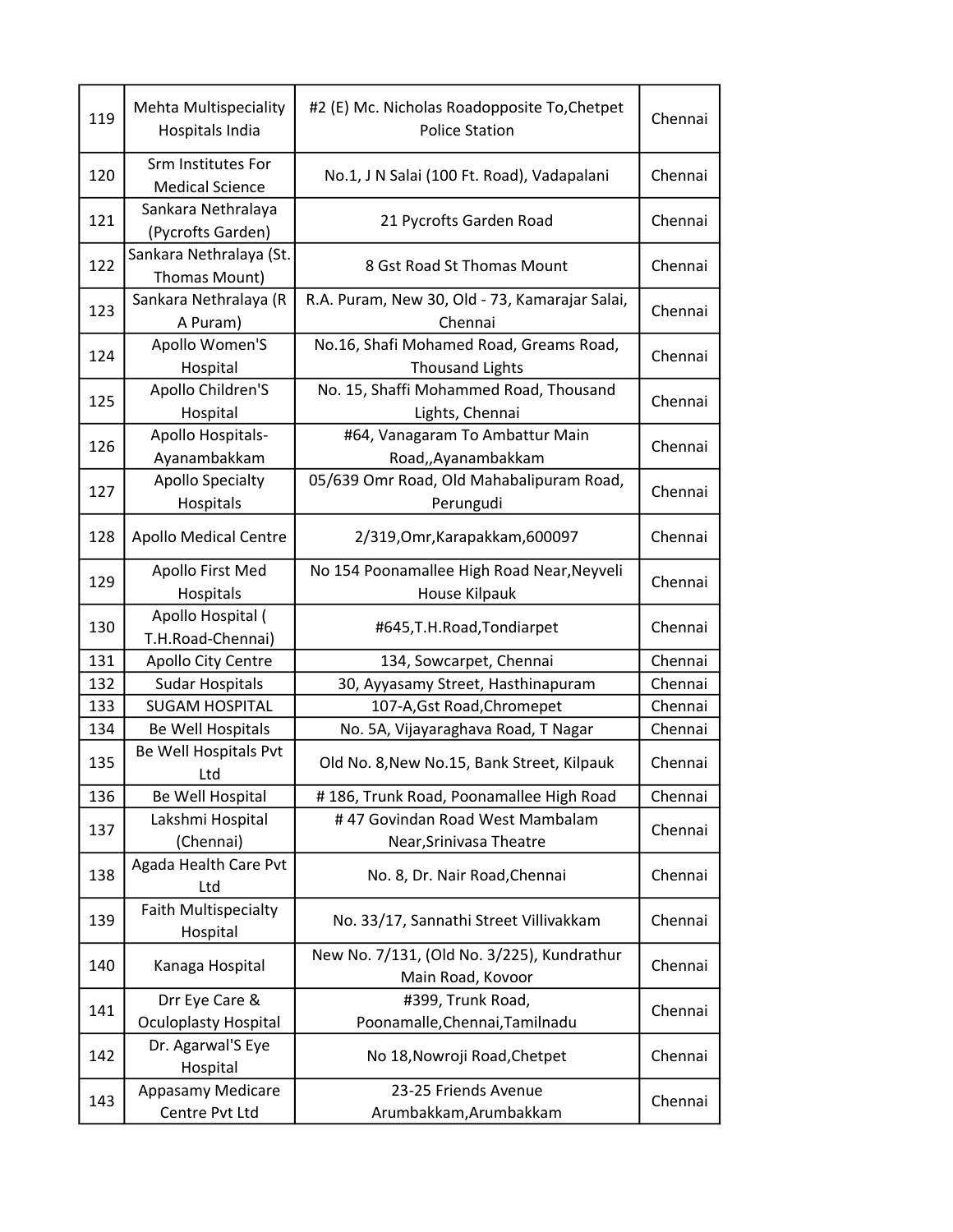| 144 | <b>Eswari Nursing Home</b>                                     | #1/255, Tenth Street, S.R.P. Colony                                      | Chennai |
|-----|----------------------------------------------------------------|--------------------------------------------------------------------------|---------|
| 145 | Sunrays Laparoscopic<br>Centre                                 | No 59, 11Th Avenue, Ashok Nagar                                          | Chennai |
| 146 | Kauvery Hcg Cancer<br>Centre                                   | #199/90, Mbc Tower, Luz Church Road,<br>Alwarpet Junction, Mylapore      | Chennai |
|     | Dr.K.K. Surgical &                                             | 238/310 Plot No. 33 Velachery Main                                       |         |
| 147 | Paediatric Centre Pvt.<br>Ltd                                  | Road, Selaiyur, East Tambaram - Near Icici<br>Bank, Bank Ltd Selaiyur    | Chennai |
| 148 | Dr. A. Ramachandran'S<br>Diabetes Hospital                     | 110, Anna Salai, Opp To Itc Grandchola, Guindy                           | Chennai |
| 149 | Dr.Agarwal'S Eye<br>Hospital Ltd.                              | #27,100Ft Road, Taramani Link Road, Valechery                            | Chennai |
| 150 | Dr Agarwals Eye<br><b>Hospital Ltd</b>                         | #33,7Th Avenue,,Ashok Nagar                                              | Chennai |
| 151 | Dr.Agarwal'S Eye<br>Hospital Ltd.                              | #49, Arcot Road, Porur                                                   | Chennai |
| 152 | Dr Agarwals Eye<br>Hospital Ltd (Periyar<br>Nagar)             | B-63 Siva Elango Salai 70Feet Road, Periyar<br>Nagar                     | Chennai |
| 153 | Dr.Agarwal'S Eye<br>Hospital Ltd.                              | #13,1St Floor Mainroad, Kamarajnagar Avadi                               | Chennai |
| 154 | Dr Agarwals Eye<br><b>Hospital Ltd</b>                         | No-6 Duraisamy Street, Tdk Towers, Tambaram                              | Chennai |
| 155 | Dr Agarwal'S Eye<br>Hospital Ltd<br>(Nanganallur)              | No.10, 1St Main Road, Nanganallur,                                       | Chennai |
| 156 | Dr.Agarwal'S Eye<br>Hospital                                   | #729, Tamilnadu Towers, T.H. Road, New Washer<br>Manpet                  | Chennai |
| 157 | Dr. Agarwal'S Eye<br>Hospital Ltd.                             | No. 40, Pantheon Road Opp To Commissioner<br>Office, Egmore              | Chennai |
| 158 | Brain & Spine Hospitals<br>Private Limited                     | No: 42, First Main Road, Cit Nagar, Nanadanam,<br>Chennai                | Chennai |
| 159 | C.S.I. Kalyani General<br>Hospital                             | 15 Dr Radhakrishnan Salai Mylapore Next, To<br><b>City Centre</b>        | Chennai |
| 160 | Chennai National<br>Hospital                                   | 12, Jaffer Serang Street                                                 | Chennai |
| 161 | Chennai Orthopedic<br><b>Center And Speciality</b><br>Hospital | No 12, Ramakrishna Nagar Extn,<br>Dr.Radhakrishnan Salai, Valasaravakkam | Chennai |
| 162 | Prashanth<br>Multispeciality<br>Hospitals                      | #77, Harrington Road, Chetpet                                            | Chennai |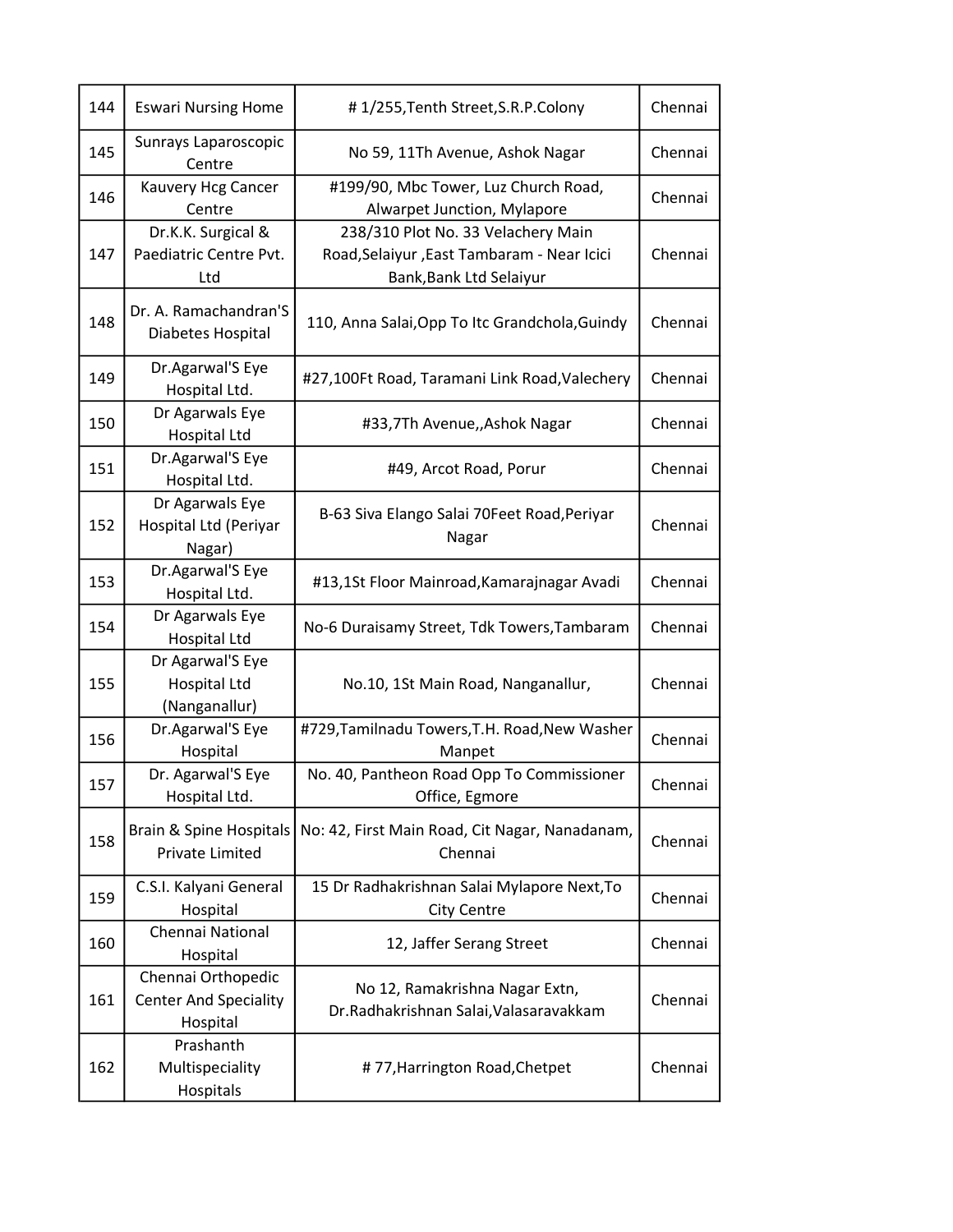| 163 | Prashanth<br>Superspeciality<br>Hospital       | 36-A, Velachery Main Road, Velachery,                                                                      | Chennai |
|-----|------------------------------------------------|------------------------------------------------------------------------------------------------------------|---------|
| 164 | Mahalakshmi Hospital                           | No 37, M.T.H Road, Ambattur                                                                                | Chennai |
| 165 | Mahalakshmi<br><b>Multispeciality Hospital</b> | 1/164, Mount Poonamalle High Rd, Vgn Nagar,<br>Iyyappanthangal                                             | Chennai |
| 166 | Sri Kumaran<br><b>Multispeciality Hospital</b> | #532, Suryanarayana Street, Royapuram,                                                                     | Chennai |
| 167 | Aravind Eye Hospital -<br>Poonamallee          | 10, Poonamalle High Road, Opp Saveetha<br>Dental College And Hospital, Chennai                             | Chennai |
| 168 | V H M Hospital (P) Ltd                         | 4 Lal Bahadhur Shastry Street Sathya, Garden<br>Saligraman                                                 | Chennai |
| 169 | The Voluntary Health<br><b>Services</b>        | No.1, Rajiv Gandhi Salai, Tharamani, Opp-<br>Kasthuribai Nagar Railway Station, Chennai-<br>600113         | Chennai |
| 170 | Jaya Eye Care Hospital                         | 41/50,4Th Trust Cross Street,<br>Mandavelipakkam, Mandavelipakkam, Chennai                                 | Chennai |
| 171 | Uma Eye Clinic                                 | Plot No.995, 182, 2Nd Ave, Opp Hot Chips<br>Restaurant, Ranganathan Garden, Anna Nagar,<br>Chennai- 600040 | Chennai |
| 172 | Astra Ortho N Spine<br>Center                  | No 9, Radha Mohan Street, Sankaran<br>Avenue, Velachery Bypass<br>Road, Velachery, Chennai                 | Chennai |
| 173 | Mint Hospitals                                 | 19/1, 1St Avenue, Shastri Nagar, Adyar.                                                                    | Chennai |
| 174 | Ravina Health Care Pvt<br>Ltd                  | No-99, Poonamallee High Road, Maduravoyal,<br>Chennai -95\\Ntamilnadu, India                               | Chennai |
| 175 | Sivam Hospital -<br>Chennai                    | No 3, Srinivasan Street, Jagathambal<br>Colonyullagaram, Chennai - 600091                                  | Chennai |
| 176 | Murugan Hospitals                              | 264/125, Kilpauk Garden Road, Kilpauk                                                                      | Chennai |
| 177 | <b>Hindu Mission Hospital</b>                  | #220 G.S.T.Road, Tambaram West, Kanchipuram                                                                | Chennai |
| 178 | Avinash Hospitals Pvt.<br>Ltd.                 | 165, Thirvvin Nagar, 200 Feet Radial<br>Road, Kovilambakkam                                                | Chennai |
| 179 | <b>Saraswathy Speciality</b><br>Hospital       | 92/A Bazaar Road Sadasiva Nagar, Madipakkam                                                                | Chennai |
| 180 | Be Well Hospitals                              | A1 / 1, Cth Road, Vrsk Towers, Balaji<br>Nagar, Thirumalivoyal, Ambattur                                   | Chennai |
| 181 | J.V. Hospitals L.L.P                           | 31, Railway Border Road, Kodambakkom                                                                       | Chennai |
| 182 | Maaya Speciality<br>Hospitals                  | No.12, Prh Road, New Lakshmi Puram, Kolathur,<br>Chennai - 600099                                          | Chennai |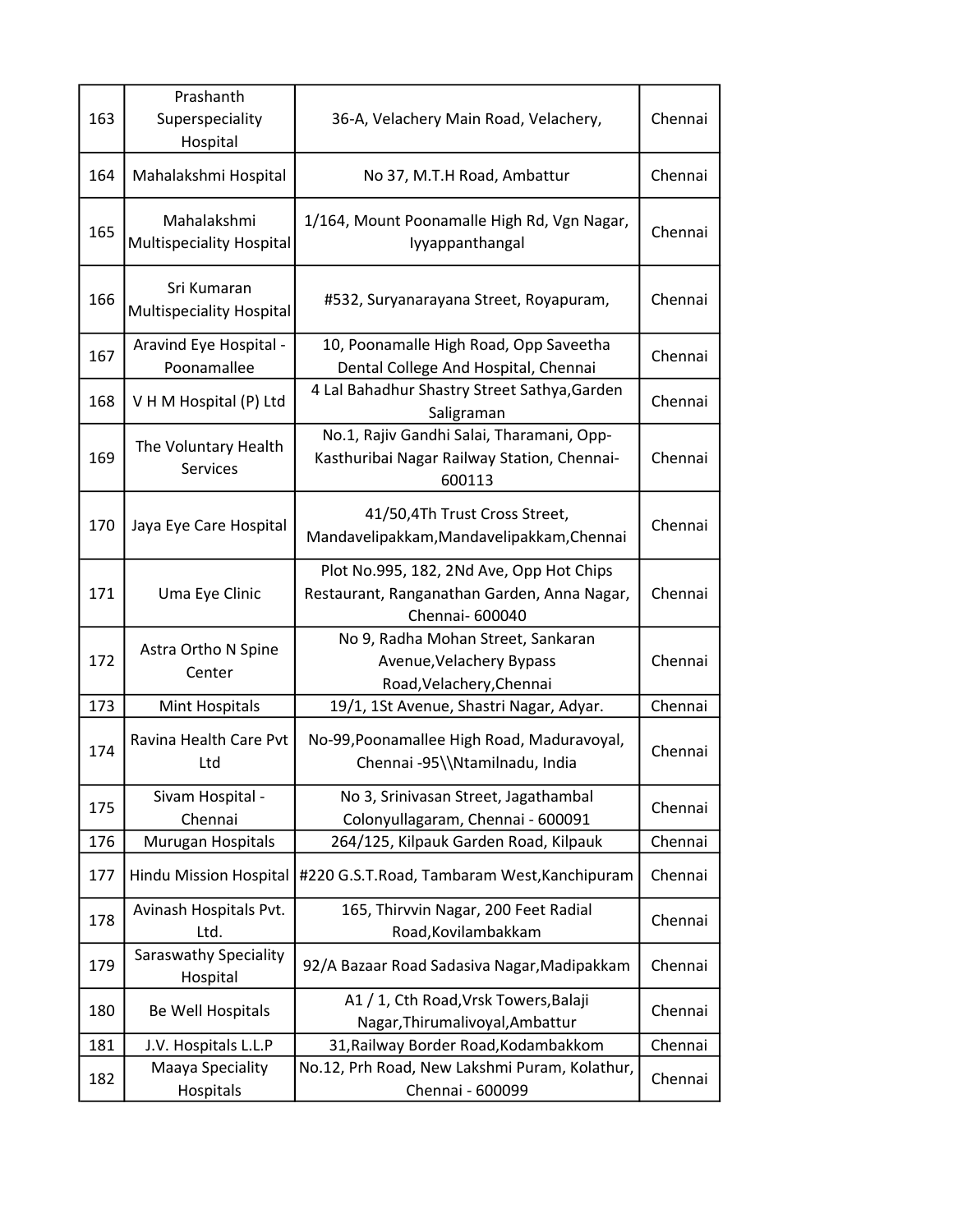| 183 | Srinivasan Rajalakshmi<br><b>Memorial Hospital</b>                            | No.11/77, 6Th Street, Voltas Colony,<br>Nanganallur, Kancheepuram                                | Chennai |
|-----|-------------------------------------------------------------------------------|--------------------------------------------------------------------------------------------------|---------|
| 184 | <b>Rainbow Children'S</b><br><b>Medicare Private</b><br>Limited               | NO.157-160, ANNA SALAI, GUINDY, CHENNAI                                                          | Chennai |
| 185 | New Hope Medical<br>Centre                                                    | No. 814, Poonamallee High Rd, Kilpauk,<br>Opposite to, KMC, Chennai, Tamil Nadu 600010           | Chennai |
| 186 | RPS Hospitals Pvt Ltd                                                         | 65/2, WATER CANAL ROAD, KORATTUR<br>NORTH, CHENNAI-600076                                        | Chennai |
| 187 | SS Eye Hospital                                                               | #149,74, Thambu Chetty Street, St.Parry's<br>corner, George town, Chennai                        | Chennai |
| 188 | <b>MMRV Hospital</b>                                                          | No.5/Pc 2, Bharathi Salai, Mogappair West                                                        | Chennai |
| 189 | Muthu Hospital<br>Enterprises Pvt. Ltd.                                       | #105 Pulianthope High Road, Pulianthope                                                          | Chennai |
| 190 | Shadithya Health Care                                                         | No. 7, Tannery Street, Pallavaram                                                                | Chennai |
| 191 | <b>BHARATH HOSPITAL</b>                                                       | #72,1st MAIN ROAD, NANGANALLUR CHENNAI                                                           | Chennai |
| 192 | Neolife Hospital Pvt Ltd                                                      | NO 14/1 2ND CROSS STREET KANNAN NAGAR<br>MADIPAKKAM KOOT ROAD<br>MADIPAKKAM CHENNAI              | Chennai |
| 193 | <b>Neolife Childrens</b><br>Hospital                                          | PLOT NO11-15, AGS COLONY BHARATHIDASAN<br>STREET RAM NAGAR NORTH EXTENSION<br>MADIPAKKAM CHENNAI | Chennai |
| 194 | Shanmugam Multi<br><b>Speciality Hospital</b>                                 | Old #71, (New #139), East Mada Church<br>Street, Royapuram, chennai                              | Chennai |
| 195 | Dr. Arvind Vision Care                                                        | 2/862, Kalamegam street, Mogappair west                                                          | Chennai |
| 196 | Frontline Eye Hospital                                                        | New # 283, Old # 123, TTK Rood<br>Alwarpet, Chennai                                              | Chennai |
| 197 | Dr Agarwals Eye<br><b>Hospital Ltd</b>                                        | No:31, F BLOCK, 2ND AVENUE, ANNA NAGAR<br><b>EAST</b>                                            | Chennai |
| 198 | <b>Ezhil Hospital</b>                                                         | #583, Thiruvottriyur High Road, Tondiarpet,<br>Opposite Appollo Hospitals                        | Chennai |
| 199 | Dr Agarwals Eye<br>Hospital - Adyar                                           | No.49 50,1st floor, Classic Royal, Opp:<br>IMCPOS, Indiranagar, Adyar                            | Chennai |
| 200 | <b>MOUNT</b><br>MULTISPECIALITY<br><b>HOSPITALS PRIVATE</b><br><b>LIMITED</b> | NO 63 MAIN ROAD KESARI NAGAR<br>ADAMBAKKAM CHENNAI 6000 88                                       | Chennai |
| 201 | <b>TAGORE MEDICAL</b><br><b>COLLEGE AND</b><br><b>HOSPITAL</b>                | Rathinamangalam, Melakkottaiyur Post,<br>Kancheepuram Dist., Chennai                             | Chennai |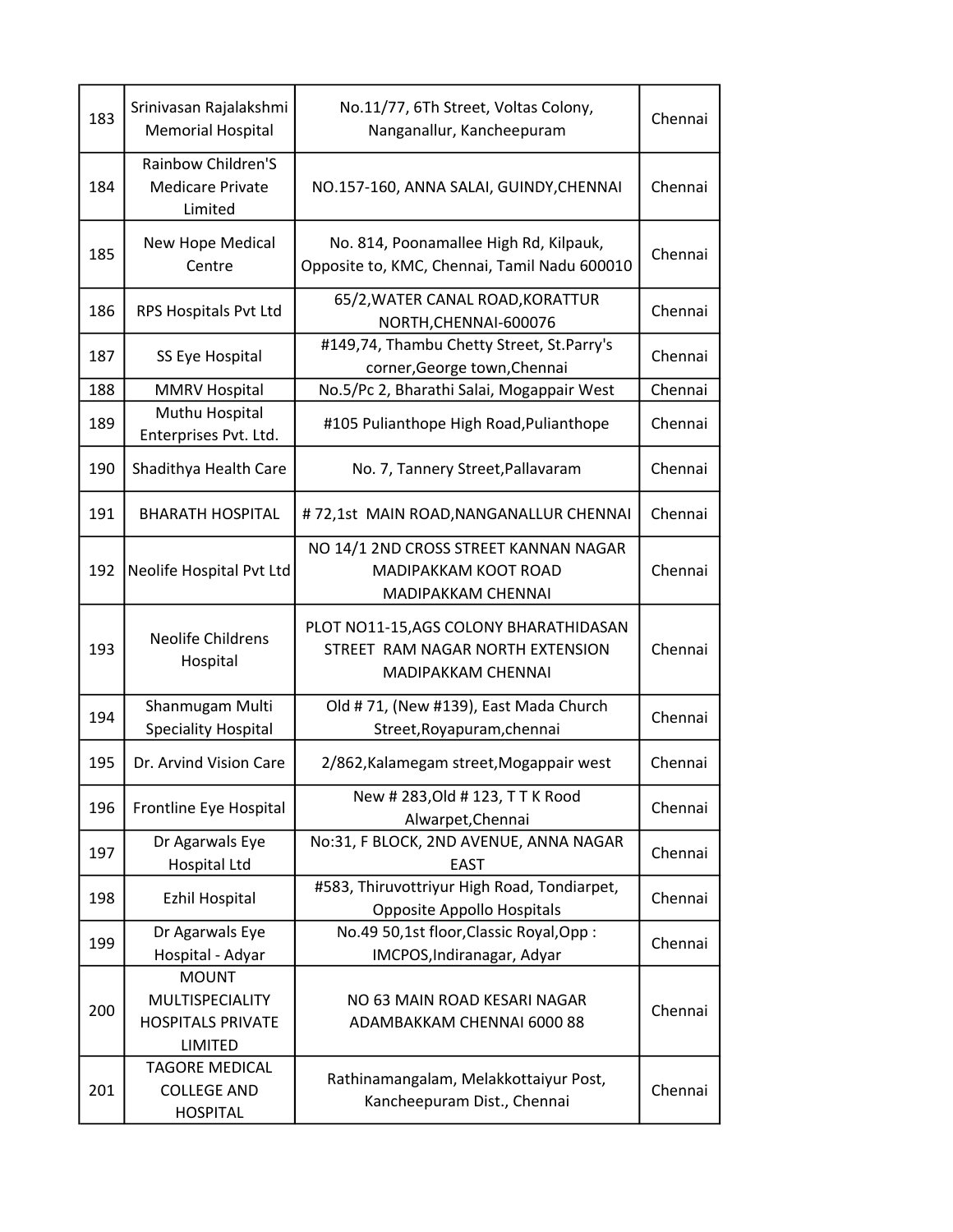| 202 | <b>VSMART HEALTH</b><br><b>VENTURES PRIVATE</b><br><b>LIMITED</b>           | NO.28/1,(115), KAMARAJ AVENUE, 2 ND<br>STREET, ADYAR, CHENNAI-<br>600020                                           | Chennai |
|-----|-----------------------------------------------------------------------------|--------------------------------------------------------------------------------------------------------------------|---------|
| 203 | DR. MOHAN'S<br><b>DIABETES SPECIALITIES</b><br>CENTRE PVT. LTD.             | No. 6B, Conran Smith<br>Road, Gopalapuram, 600086                                                                  | Chennai |
| 204 | VASANTHA<br>SUBRAMANIAN<br><b>HOSPITALS PVT LTD</b>                         | #13, EAST SPURTANK ROAD, CHETPET, CHENNAI                                                                          | Chennai |
| 205 | <b>CENTRE FOR EYE AND</b><br><b>HEALTH CARE PVT LTD</b><br><b>CHENNAI</b>   | 3Rd Floor, Ramaniyam Isha, Opp., Sangeetha<br>Hotel, 11, Old Mahabalipuram rd, Jothi<br>nagar,thoraipakkam,chennai | Chennai |
| 206 | <b>C-DOT HOSPITAL</b>                                                       | NO 2/1029, PERUMBAKKAM MAIN ROAD                                                                                   | Chennai |
| 207 | <b>MGM HEALTH CARE</b><br><b>PVT LTD</b>                                    | NO.72 NELSON MANICKAM ROAD, AMINJIKARAI                                                                            | Chennai |
| 208 | DR. RELA INSTITUTE &<br><b>MEDICAL CENTRE</b>                               | No. 7, Works Road, Chromepet, Chennai,                                                                             | Chennai |
| 209 | Global Health City<br>Chennai                                               | #439, Cheran Nagar, Perumbakkam,<br>Perumbakkam                                                                    | Chennai |
| 210 | Lakshmi Maternity<br>Hospital                                               | New No.10, Old No.20, 3rd Avenue, Indira<br>Nagar, Adyar                                                           | Chennai |
| 211 | F.O.R Ortho & Neuro<br>Hospital                                             | No.39,40,41 Dhanarajpuram extn,200 feet<br>rd, Ambedkar Nagar Bus stop, kolathur, Chennai                          | Chennai |
| 212 | Chennai Urology and<br>robotics Institute Pvt<br>Ltd                        | 148, Okkiyam Thoraipakkam, OMR, Chennai                                                                            | Chennai |
| 213 | <b>MEHTA</b><br>MULTISPECIALITY<br><b>HOSPITALS INDIA PVT</b><br><b>LTD</b> | GLOBAL CAMPUS, NO 50, POONAMALLE HIGH<br>ROAD, NUMBAL, VELPANCHAVADI, CHENNAI -<br>600077                          | Chennai |
| 214 | <b>AN-NOOR EYE</b><br><b>HOSPITAL</b>                                       | #57, VEPERY HIGH ROAD, PERIAMET, CHENNAI                                                                           | Chennai |
| 215 | <b>GEM HOSPITAL &amp;</b><br>RESEARCH CENTRE PVT<br><b>LTD</b>              | 228/2A2, MGR Main Rd, Perungudi, Chennai,<br><b>Tamil Nadu</b>                                                     | Chennai |
| 216 | MOTHERHOOD (UNIT<br>OF DSR HEALTHCARE<br>PRIVATE LIMITED)                   | #542, TTK ROAD, ALWARPET, Chennai                                                                                  | Chennai |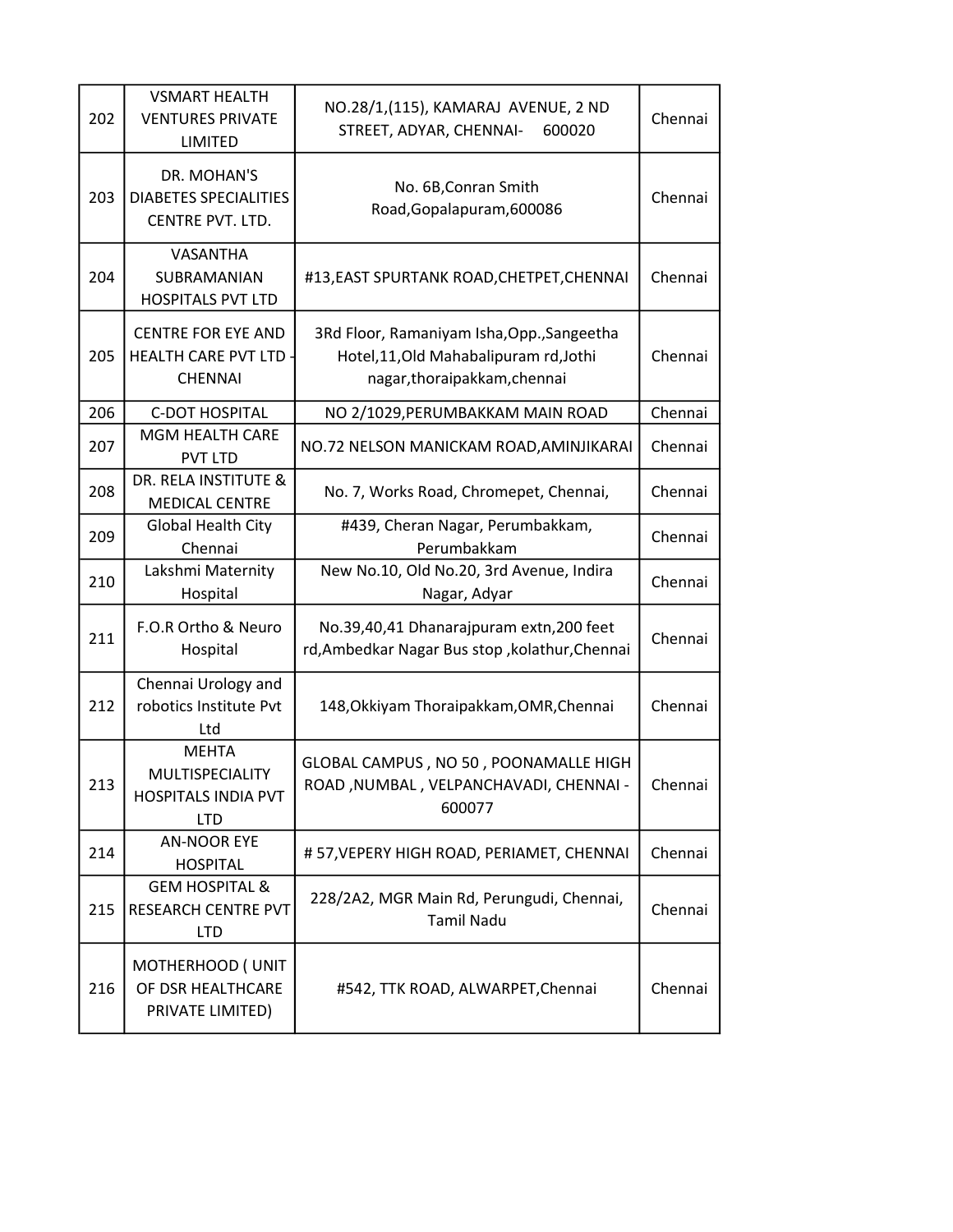| 217 | DR. KUMAR'S ORTHO<br><b>CLINIC (A UNIT OF</b><br>GANGADHARESHWARA<br>R HEALTH SERVICES<br>PRIVATE LIMITED) | No-16, 6Th Cross Street, New Colony, Chrompet                                                             | Chennai        |
|-----|------------------------------------------------------------------------------------------------------------|-----------------------------------------------------------------------------------------------------------|----------------|
| 218 | <b>VIJAI'S NURSING HOME</b>                                                                                | NO:39 WEST ROAD WEST ROAD WEST C.I.T.                                                                     | Chennai        |
| 219 | Dr.Rai Memorial<br><b>Medical Centre</b>                                                                   | #562, Anna Salai Century Plaza, Opp To Ags<br>Office                                                      | Chennai        |
| 220 | K.M.Hospitals                                                                                              | #64, Medavakkam Tank Road, Kilpauk                                                                        | Chennai        |
| 221 | <b>KC MULTISPECIALITY</b><br><b>HOSPITALS</b>                                                              | No. 138, 4th Street, Kamaraj Nagar, Avadi                                                                 | Chennai        |
| 222 | <b>STAR BONE JOINT</b><br><b>CENTRE</b>                                                                    | 284, Triplicane High road, Ellis<br>Puram, Padupakkam, Triplecane                                         | Chennai        |
| 223 | <b>SRI BALAJI</b><br><b>HOSPITALS(A UNIT OF</b><br><b>JAYA SURYA HOSPITAL</b><br>PRIVATE LIMITED)          | No.318/3B2, Chennai by-pass Service Road, S.R.R<br>Nagar, Nolambur, Chennai                               | Chennai        |
| 224 | <b>IYYAPPA HOSPITALS</b><br><b>AND DIABETES</b><br><b>RESEARCH CENTRE PVT</b><br><b>LTD</b>                | OLD# 127/1,2 NEW # 308,310, MELPATTI<br>PONNAPPAN STREET, VYASARPADI P.O.,<br>PERAMBUR, CHENNAI - 600 039 | Chennai        |
| 225 | Royal Hospital                                                                                             | #1, Nehru Street, Alwarthirunagar                                                                         | Chennai        |
| 226 | <b>SUDAR HOSPITAL</b>                                                                                      | No, 349, muthurangam Road, West<br>Tambaram, Chennai-600045                                               | Chennai        |
| 227 | DR AGARWALS HEALTH<br><b>CARE LIMITED-</b><br><b>MOGAPPAIR</b>                                             | No 105 and 106, Raaj Towers, Nolambur main<br>Road, mogappair west Chennai                                | <b>CHENNAI</b> |
| 228 | RAADHA RAJENDRAN<br><b>HOSPITAL PRIVATE</b><br>LIMITED                                                     | #9 VEMBULIAMMAN KOIL STREET<br>ALANDUR, KANCHEEPURAM                                                      | <b>CHENNAI</b> |
| 229 | <b>MEDINIDA HOSPITALS</b>                                                                                  | #83, VALLUVARKOTTAM HIGH RDVILLAGE ROAD                                                                   | <b>CHENNAI</b> |
| 230 | <b>KALPANA EYE CARE</b>                                                                                    | NO 2, BOOMADEVI NAGAR, GERUGAMBAKKAM,<br>CHENNAI-600128                                                   | <b>CHENNAI</b> |
| 231 | KLARITI EYE CARE PVT<br><b>LTD</b>                                                                         | 115, LAKSHMANASAMY SALAI, , K.K NAGAR,<br>CHENNAI, TAMIL NADU                                             | <b>CHENNAI</b> |
| 232 | <b>DR.RELA INSTITUTE</b><br>AND MS HOSPITAL                                                                | 4/833, GNT ROAD, PADIYANALLUR, REDHILLS,<br><b>CHENNAI</b>                                                | <b>CHENNAI</b> |
| 233 | <b>MEDWAY MEDICAL</b><br><b>CENTRE</b>                                                                     | NEW NO. 8 OLD NO. 22 4TH CROSS STREET<br>TRUSTPURAM KODAMBAKKAM NEAR<br>MEENAKSHI                         | Chennai        |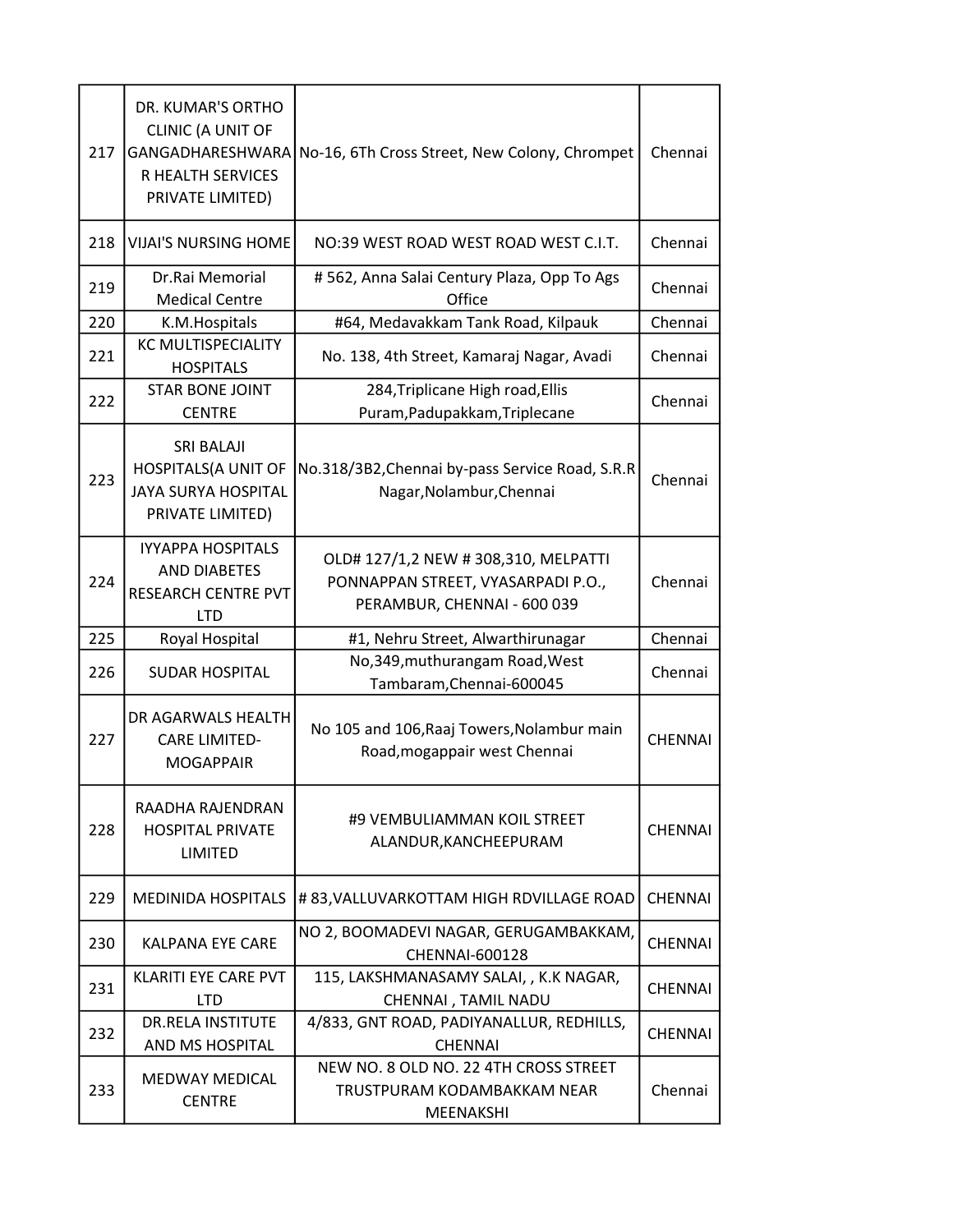| 234 | <b>HYCARE</b><br><b>SUPERSPECIALITY</b><br><b>HOSPITAL</b>                     | No. 37, Razack Garden Road, M.M.D.A Colony,<br>Arumbakkam, Chennai - 106                                     | Chennai |
|-----|--------------------------------------------------------------------------------|--------------------------------------------------------------------------------------------------------------|---------|
| 235 | <b>INDIGO WOMENS</b><br><b>CENTER</b>                                          | NO 995, B, H Block, 2 Avenue, Anna Nagar West<br>Chennai                                                     | Chennai |
| 236 | K.V.T. HEALTH CENTRE                                                           | #16, G.N. TROAD MOOLAKKADAI kodungaiyur<br>Chennai                                                           | Chennai |
| 237 | <b>SRI HOSPITALS</b>                                                           | OLD NO.7, NEW NO. 38, VARADHARAJA<br>PERUMAL KOIL STREER, TONDIARPET CHENNAI                                 | Chennai |
| 238 | <b>RKP HOSPITALS</b><br>PRIVATE LIMITED                                        | NO:5 & 6 VAITHIYALINGAM NAGAR,<br>MEDAVAKKAM MAIN ROAD, NANMANGALAM                                          | Chennai |
| 239 | <b>ISWARYA FERTILITY</b><br><b>CENTRE</b>                                      | #13, 1st Main Road, Kasturbai Nagar, Opposite<br>Sangeetha Hotel, Adyar                                      | Chennai |
| 240 | K. M. MULTI<br>SPECIALITY HOSPITAL                                             | #8 & 9, Opposite RC Flat, Near Arul Nagar Bus<br>Stop, Annai Velankanninagar, Madhavaram Milk<br>Colony      | Chennai |
| 241 | Ashwini Eye Care<br>Hospital                                                   | Plot No.144, Door No.94, North Park<br>Street, Venketapuram Ambattar                                         | Chennai |
| 242 | <b>SHAARAVE MULTI</b><br>SPECIALITY HOSPITAL                                   | New no 134, Old No 445, Mint street,<br>Sowcarpet, Chennai, chennai, Chennai, Tamil<br>Nadu                  | Chennai |
| 243 | DR. RAI-CBCC<br><b>ONCOLOGY SERVICES</b><br>PRIVATE LMITED                     | Saveetha Medical College Campus,<br>No.162, P.H.Road,<br>Velappanchavadi,<br>Chennai                         | Chennai |
| 244 | <b>UNITTAS</b><br><b>MULTISPECIALITY</b><br><b>HOSPITAL PRIVATE</b><br>LIMITED | 16/17, M.K. REDDY STREET, WEST<br>TAMBARAM, CHENNAI - 600 045                                                | Chennai |
| 245 | <b>FORTIS HOSPITAL -</b><br>VADAPALANI                                         | 23/1, Arcot Road, Vadapalani, Chennai                                                                        | Chennai |
| 246 | <b>APOLLO PROTON</b><br><b>CANCER CENTRE</b>                                   | 4/661, 7th St, Dr Vikram Sarabai Instronic<br>Estate Phase II, Velachery Tharamani Road,                     | Chennai |
| 247 | <b>APOLLO SPECIALITY</b><br><b>CANCER HOSPITAL</b><br>(CHENNAI)                | NO 320 5TH FLOOR PADMA COMPLEX<br>ANNA, SALAI NEAR LR SWAMI BUILDING<br>NANDANAM                             | Chennai |
| 248 | EasyMom Fertility &<br><b>Maternity Care</b>                                   | Plot 1A, Mambakkam Main Road, Vengaivasal,<br>Medavakkam, Opp Saker<br>Stores, Medavakkam, Tambaram, Chennai | Chennai |
| 249 | <b>GERI CARE HOSPITAL</b>                                                      | No.8.Dr Nair road, parthasarathi<br>puram, T. Nagar, Chennai, Tamilnadu                                      | Chennai |
| 250 | <b>NEURO LIFE HOSPITAL</b>                                                     | NO:25, ALAPPAKKAM MAIN ROAD, MADURA<br>VOYAL                                                                 | Chennai |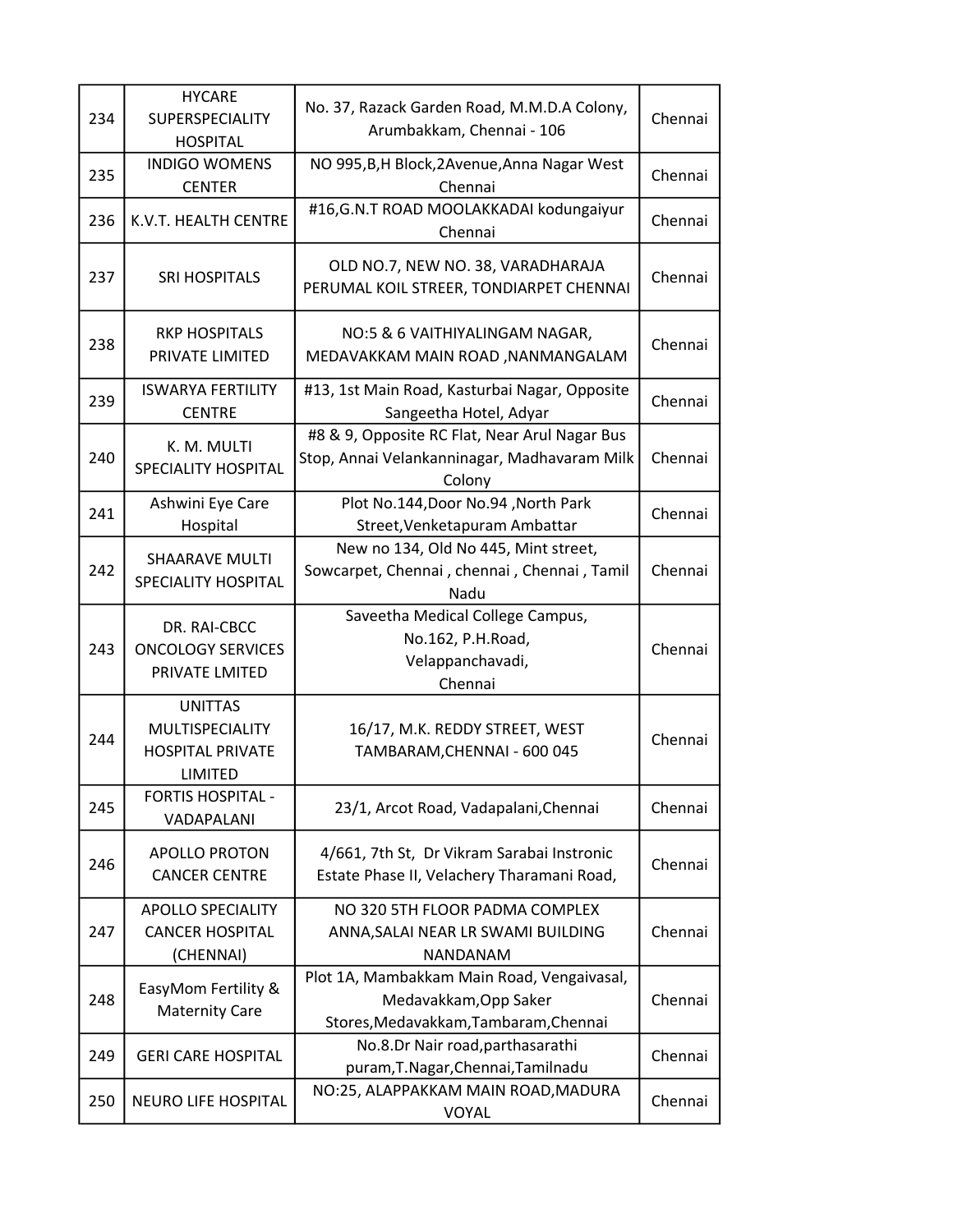| 251 | <b>VIHAA</b><br>MULTISPECIALITY<br><b>HOSPITAL</b>                                                           | No 5,E-Block, 3Rd Avenue Anna Nagar East<br>,Chennai                                            | Chennai |
|-----|--------------------------------------------------------------------------------------------------------------|-------------------------------------------------------------------------------------------------|---------|
| 252 | <b>AMRIT MEDICAL</b><br><b>CENTRE</b>                                                                        | No.73/28, Dr. Alagappa<br>Road, purasawalkam, Chnnai 84                                         | Chennai |
| 253 | <b>DAS NURSING HOME</b>                                                                                      | 5/271, Prem Nagar Extension, Pozhichalur Main<br>Road                                           | Chennai |
| 254 | <b>SURAJ</b><br>MULTISPECIALITY                                                                              | "26, Ex- SERVICEMEN COLONY, 1st STREET,<br>PERUMBAKKAM MAIN ROAD                                | Chennai |
| 255 | PROMED HOSPITAL                                                                                              | 1/10A ECR ROAD KOTTIVAKKAM                                                                      | Chennai |
| 256 | <b>VISION XPERTS EYE</b><br><b>HOSPITALS</b>                                                                 | 33, 7TH AVENUE, SARVAMANGALA COLONY, SRI<br>DEVI COLONY, ASHOK NAGAR, CHENNAI                   | Chennai |
| 257 | Mangalam Hospital                                                                                            | #1, J.C.N Street, Poonamallee                                                                   | Chennai |
| 258 | Dhanvantari Eye Care                                                                                         | W-27, North Main Road, Annanagar West Extn                                                      | Chennai |
| 259 | Medicity's<br><b>Multispeciality Hospital</b><br>Pvt Ltd                                                     | No. 1, kannan avenue, new balaji nagar main<br>road, selaiyur                                   | Chennai |
| 260 | Nagamani Hospital<br>Pvt.Ltd                                                                                 | No.186 & 190, G.A.Road, Washermanpet                                                            | Chennai |
| 261 | <b>SUSI HOSPITAL</b>                                                                                         | 665, SOUNDARAPANDIYANAR NAUAR                                                                   | Chennai |
| 262 | <b>MEDWAY HOSPITAL</b>                                                                                       | NO. PC-7& PC-7A BARATHI SAIAI NOLAMUR,<br><b>MOGAPPALR WEST</b>                                 | Chennai |
| 263 | <b>KPP MULTISPECIALITY</b><br><b>HOSPITAL</b>                                                                | NO:1/127, SRINIVASA SALAI, NANMANGALAM                                                          | Chennai |
| 264 | <b>GLB HOSPITALS (A</b><br><b>UNIT OF GENELAB</b><br><b>BIOTECHNOLOGIES</b><br>PRIVATE LIMITED               | NEW NO: AH 13, OLD NO: AH 81, 5TH ST, AH<br>BLOCK, SHANTHI COLONY, NNA NAGAR,<br><b>CHENNAI</b> | Chennai |
| 265 | DR AGARWAL'S EYE<br><b>HOSPITAL</b><br>LTD, TRIPLICANE                                                       | No-360, Triplicane High Road, Pincode-600005                                                    | Chennai |
| 266 | <b>KVT SPECIALITY</b><br><b>HOSPITAL</b>                                                                     | PLOT NO. 1, 2, 3, ETHIRAJSAMY SALAI<br><b>ERUKKNCHRRY</b>                                       | Chennai |
| 267 | <b>K C HOSPITAL</b>                                                                                          | NO.440, C.T.H.ROAD, KAVARAPALAYAM, AVADI                                                        | Chennai |
| 268 | <b>KHM HOSPITAL</b>                                                                                          | AB 14 6TH MAIN ROAD ANNANAGAR ANNA<br><b>NAGAR</b>                                              | Chennai |
| 269 | <b>VISHNU EYE CLINIC</b>                                                                                     | C-46, SECOND AVENUE, ANNANAGAR EAST                                                             | Chennai |
| 270 | <b>APOLLO SPECTRA</b><br><b>HOSPITALS (A UNIT OF</b><br><b>APOLLO SPECIALTY</b><br><b>HOSPITALS PVT LTD)</b> | No. 41/42,53/54, Sathyadev Avenue MRC Nagar<br>R.A Puram                                        | Chennai |